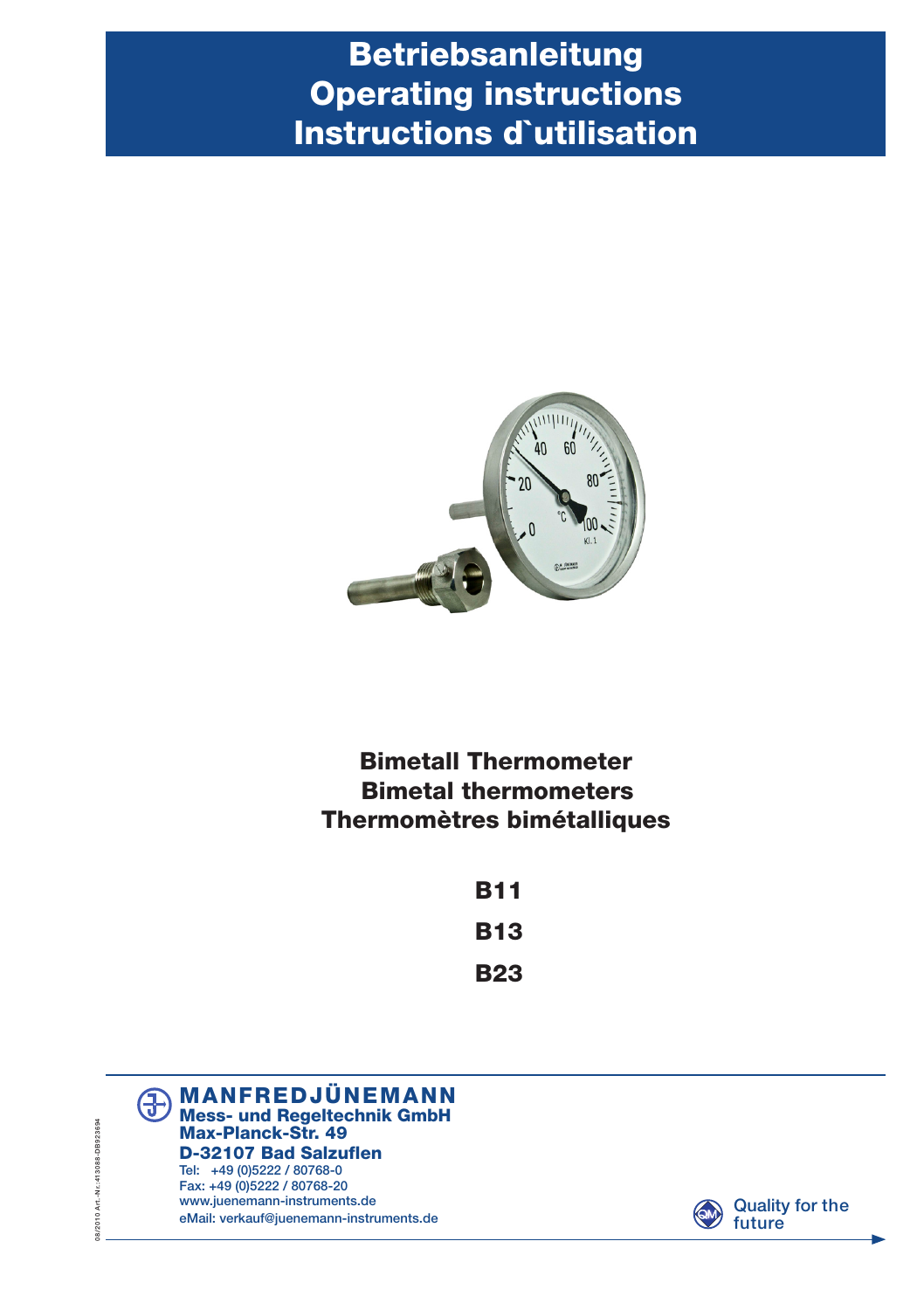## Diese Thermometer entspechen der EN 13190, DIN 43772 und DIN 16179.

Der Anwender muss sicherstellen, dass das richtige Temperaturmessgerät hinsichtlich Mediumwirkung auf das verwendete Material, Anzeigebereich und Ausführung ausgewählt wurde. Der Anzeigebereich des Temperaturmessgerätes ist optimal gewählt, wenn die Betriebstemperatur im mittleren Drittel des Anzeigebereiches liegt.



Die Temperaturmessstelle sollte entsprechend den Angaben für Einschraublöcher bzw. Schutzrohre vorbereitet werden. Weitere Hinweise entnehmen Sie den VDE/VDI-Richtlinien 3511 und 3512 Blatt 2.

Zur Abdichtung eignen sich Dichtscheiben nach DIN 7603A. Das richtige Anzugsmoment ist abhängig von Werkstoff und Form der verwendeten Dichtung. Es sollte 80 Nm nicht überschreiten.

Nach dem Positionieren des Thermometers muss die Feststellschraube im Schutzrohr angezogen werden.

Temperaturmessgeräte ohne Glyzerin- bzw. Ölfüllung müssen erschütterungsfrei angebracht werden und sollen gut ablesbar angeordnet sein.

Die Anbringung des Temperaturmessgerätes ist so auszuführen, dass der zulässige Einfluss von Konvektion und Wärmestrahlung auf das Gehäuse, weder unter- noch überschritten wird.

In der Regel wird ein Temperaturmessgerät mit senkrecht stehendem Zifferblatt montiert. Bei Abweichungen ist das Lagezeichen auf dem Zifferblatt zu beachten.

Um Schäden zu vermeiden wird das Messgerät in der Orginalverpackung gelagert. Lagertemperatur -40 bis +70°C.

#### Hinweis:

Messgeräte mit Grenzsignalgeber siehe Betriebsanleitungen: Grenzsignalgeber

|       | Art.-Nr.: 413081 |  |  |
|-------|------------------|--|--|
| Tvp E | Art.-Nr.: 413082 |  |  |
| Tvp I | Art.-Nr.: 413083 |  |  |
| Tvp P | Art.-Nr.: 413084 |  |  |
|       | Typ S/M          |  |  |



08/2010 Art.-Nr.:41309-DB923694

**C.34 13088-DBS** 923694

08/2010 Art - Nr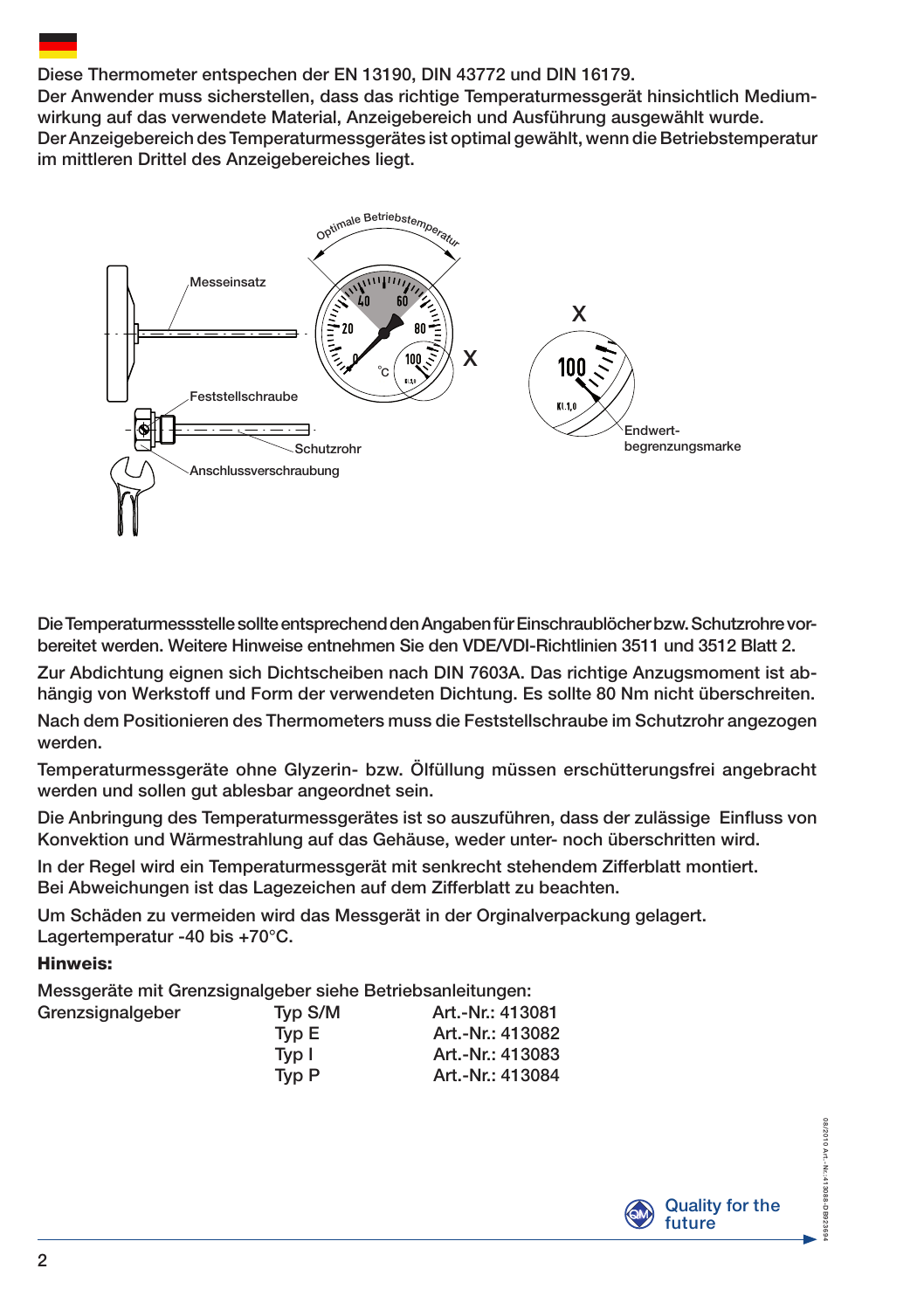

These thermometers correspond to the EN 13190, DIN 43772 and DIN 16179. The user must ensure that the appropriate thermometers with regard to the medium effect on the used material/measuring system, scale range and version is selected. The optimum selection of the scale range of the thermometers is given, if the operating pressure is in the midscale of the scale range.



The temperature measuring points should be prepared according to the indications for tapped holes. Further information you will find on the VDE/VDI directives 3511 and 3512 page 2.

Sealing washers according to DIN 7603A are particularly suitable. The correct torque depends on material and shape of the sealing washer. It should not exceed 80 Nm.

After the positioning of the thermometer, the set screw in the thermowell should be tightened.

Thermometers without glycerin/oil filling should be installed such as to avoid exposure to vibration and to allow easy observation of the dial indication.

The thermometers should be installed such as to avoid that the admissible ambient temperature (ambient and medium) and possibly convection and heat radiation will not exceed the temperature span the thermometer is intended for.

Normal gauge position will have the facia dial in its vertical position. Positions other than vertical will be indicated by a symbol on the dial.

To avoid damages the temperature measuring gauge is stored in its original packing. Storage temperature -40 to +70°C.

#### Notice:

For thermometers with electric alarm contact, see instruction manual:

| Electric alarm contact | Model S/M | Art.-N°.: 413081            |
|------------------------|-----------|-----------------------------|
|                        | Model E   | Art.-N° $\therefore$ 413082 |
|                        | Model I   | Art.-N° $\therefore$ 413083 |
|                        | Model P   | Art.-N° $\therefore$ 413084 |



Art .- Nr.: 413088-DB923694 08/2010 Art.-Nr.:413088-DB923694